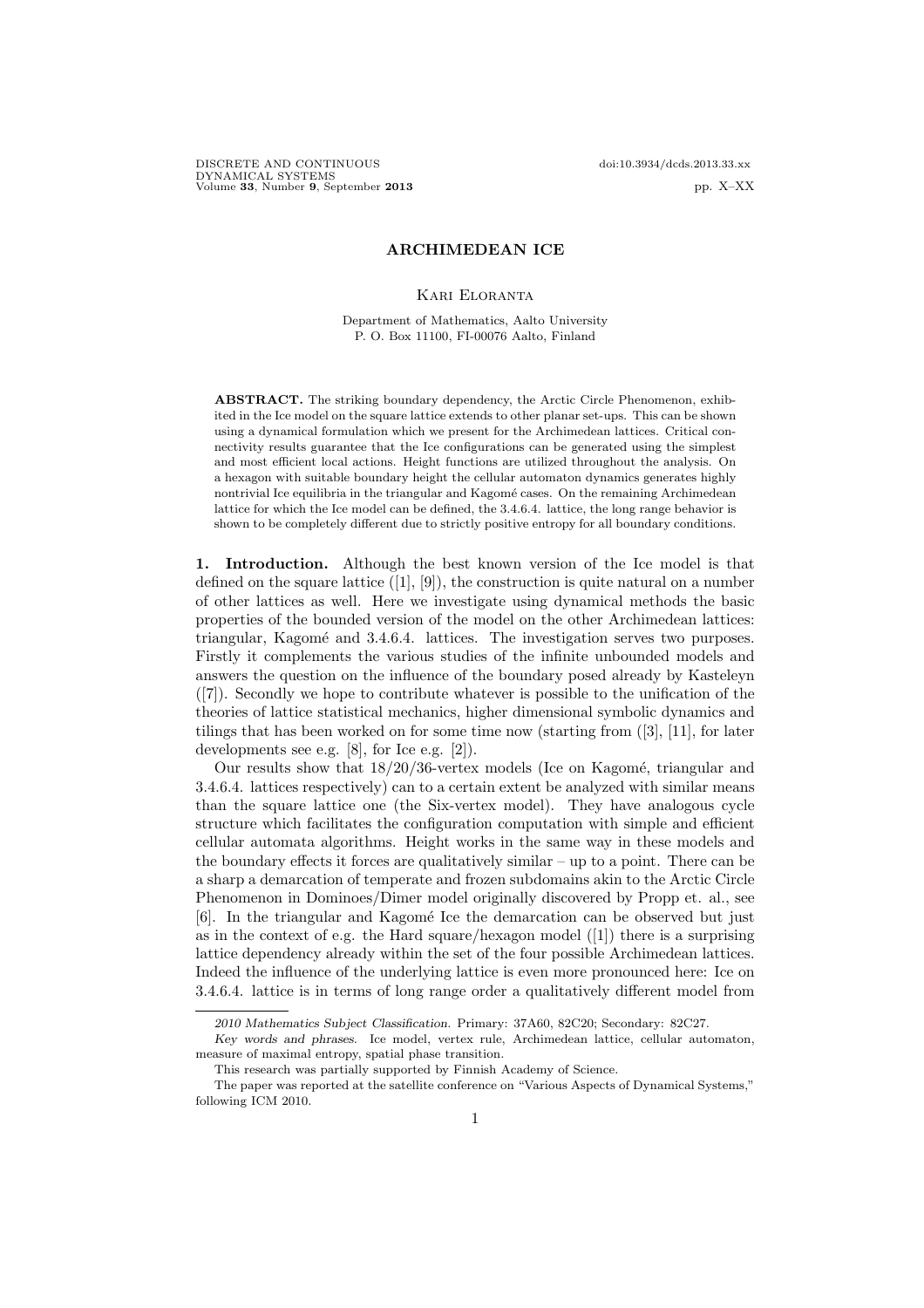the three other versions of Ice. It shows strong uniformity in the configurations independent of the boundary condition.

Whenever analyzing the bounded  $6/18/20/36$ -vertex models, similarities admitting, we refer to the results already established for the Six-vertex model ([4]) and concentrate here on the novel features. We make however an effort to make this paper self-contained so that the reader can grasp the main ideas and all the new results from here.

1.1. Set-up. In the vertex-models of the Statistical Mechanics instead of spin variables one deals with arrow orientations between nearest neighbor lattice sites. The global ensemble of the orientations defines the configuration.

Definition 1.1. A vertex configuration is the arrangement of arrows arriving to and departing from a lattice point. It is legal for the ice rule if there is the same number of incoming and outgoing arrows at that lattice point. If there is a legal vertex configuration at every vertex of the lattice the arrow configuration is legal for the Ice model.

In the square lattice case there are six such vertex configurations, hence the Ice model on that lattice is also called the Six-vertex model. The term "Ice" stems from the physical interpretation for this model ([9]). Although this physical interpretation does not carry over to other lattices, for simplicity we call those rules ice-type. For the purposes of this paper we only consider Ice on planar lattices.

A rule of this kind obviously requires even vertex degree. Among the three regular planar lattices – the square, triangular and hexagonal lattices – Ice model can be defined on the first two. The next simplest planar lattices are the Archimedean or uniform lattices. They are defined via tilings: their bonds correspond to the tile edges of such tilings by regular polygons which are up to rotation identical at each vertex. There are 21 ways of tiling a vertex neighborhood with regular polygons. 11 of these arrangements extend to the plane - these are the Archimedean tilings (complete list [5]). Among these we have four lattices with even vertex degree: square, triangular, Kagomé and 3.4.6.4. lattices (the code number  $n_1.n_2.n_3.n_4$ . lists the n-gons that one sees turning once around a vertex). In physical terms these are the simplest discrete planar structures that accommodate the dipole/incompressibility restriction of the ice-type.



Figure 1a, b, c. Vertex configurations: arrow arrangements and multiplicities.

The available vertex configurations are illustrated in Figure 1. Triangular lattice is on the left with multiplicities accounting rotations and reflections listed below. In the center we have the analogous arrangements for the square lattice. The multiplicities for Kagomé and  $3.4.6.4$ . are obtained from those of the square lattice vertex configurations by multiplying them with the numbers on the right, below (the numbers of possible orientations of the middle arrangements in these lattices). Adding the numbers up we could call these  $20/6/18/36$ -vertex models (for triangular, square, Kagomé and 3.4.6.4. lattices respectively) but for simplicity we just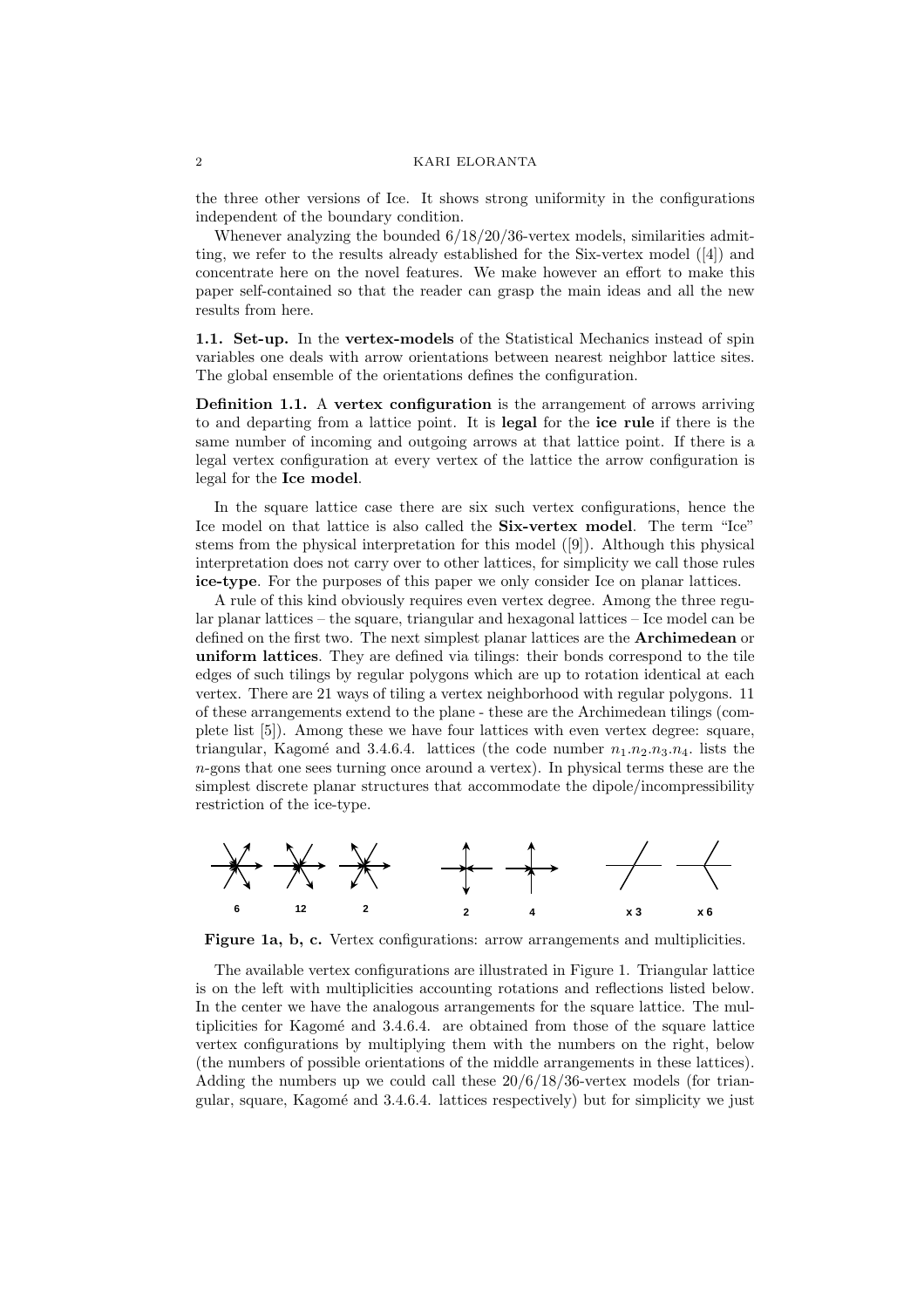#### $\begin{tabular}{c} A RCHIMEDEAN~ICE \end{tabular} \hspace{1in} 3$

call them ice models on the appropriate lattice.

The Square ice on a bounded domain was considered in an earlier paper ([4]). Here we study the other three models on a hexagonal domain. A N-hexagon in the case of the triangular lattice is a domain which is oriented along the lattice axes with  $N$  boundary arrows along each edge,  $N$  even. Or equivalently we can require that along each edge there are  $N/2$  lattice sites with all six arrows attached to them. Figure 2a. illustrates the area around leftmost corner of such hexagon (the boundary will have six-fold symmetry). The **boundary arrows**,  $6N - 6$  in total, are rendered bold. They will be fixed and the main problem will be determining when and how the interior arrows (lighter) can be arranged into a legal configuration.

The other simple domain shapes on the lattice, a unilateral triangle and a rhombus turn out to be somewhat restrictive due to the acute corners. On the hexagonal domain we will be able to illustrate both "ordered/frozen" and "disordered/temperate" configurations and their coexistence as in a diamond in the square lattice case in our earlier study.



Figure 2a, b (top), c, d (bottom). The crossing rule and configurations with heights.

The dual lattice of the triangular lattice is the hexagonal lattice. Every lattice site is the center of a minimal (unit) hexagon the boundary of which we should think of having a clockwise orientation. By the ice rule the total flux across this boundary is zero (in going arrow counts  $+1$ , outgoing  $-1$ ). Consider the maximal dual lattice loop on the domain, the boundary loop (the dual lattice edges of this loop still cross arrows in the N-hexagon). It is the sum of all the directed unit hexagons in the dual lattice inside the domain. Hence if the configuration inside the domain is legal then the flux across the boundary loop vanishes.

In the Kagomé-lattice N-hexagon has N lattice sites and  $N/2$ -arrows along each edge. Figure 2c. illustrates the leftmost corner of such hexagon. The bold arrows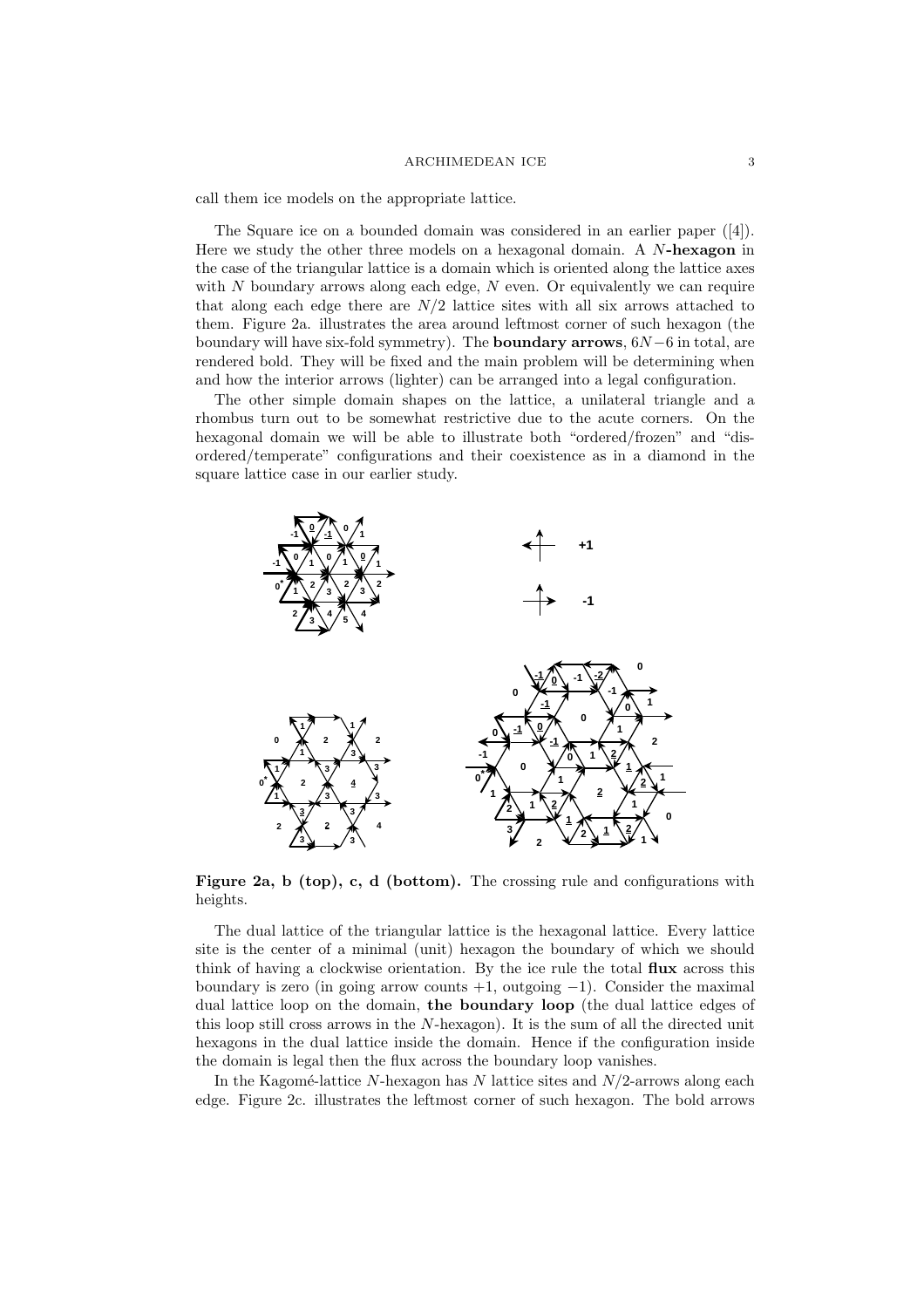are again the fixed boundary arrows. Because of the ice-rule the flux around each lattice point vanishes. Therefore a legal fill-in of a hexagon will have zero boundary flux. Same principles extend to the 3.4.6.4. lattice case.

Let  $C$  be the set of legal ice configurations on a given triangular lattice hexagon and let  $D$ , the **dual cover**, denote the finite subset of the hexagonal lattice that has the property that an edge connecting a nearest neighbor pair of vertices from D crosses an arrow  $c \in C$ .

The **height**,  $f: C \times D \rightarrow Z$ , is an extremely useful function in analyzing ice-type models. Its increments on  $D$  are defined by the crossing rule in Figure 2b. The light arrow indicates the edge on the dual lattice that we move along and the bold marks the configuration arrow. The rules apply in all possible rotations. Note that height around a closed loop in  $D$  vanishes (since this is the same as computing the flux across that loop). Hence  $f$  is independent of the path along which it was computed. To be unique it needs to be specified at one base point which we choose to be the leftmost dual lattice point (starred). In Figure 2a. we have indicated the heights with the choice that at the base point height vanishes.

The dual of the Kagomé/3.4.6.4. lattice is the rhombus-lattice  $[3.6.3.6]/[3.4.6.4]$ respectively. The definition of height on them is as above and we have indicated the values in Figure 2c. and 2d (The numbers in square brackets refer to Laves tilings, see [5]. Note that 3.4.6.4. being rendered here so that squares turn into lozenges does not in any way affect arguments since the neighborhood topology remains intact).

Height is a Lipschitz-function with constant 2:  $|f(c, d_1)-f(c, d_2)| \leq 2m(d_1, d_2)$ , were  $m$  is a metric on dual cover of the unit lattice. A rather natural choice is the Manhattan metric i.e. minimal hop count between  $d_i \in D$  scaled with the lattice unit. Height is a rather well behaved function and in here as in the Domino context one can often approximate it linearly.

The three cases when height is monotone increasing/decreasing or alternates along a path in the dual lattice will be important in later considerations. As the boundary specification will be critical we have chosen to illustrate this on the boundaries in Figure 2. The boundary arrows in the lower halves of the samples are such that the height decreases monotonically as we trace the boundary clockwise. The upper half of the boundary illustrate the alternating case.

2. Connectivity. Consider a legal triangular, Kagomé or 3.4.6.4. ice configuration. Suppose that we can find a closed unidirectional path of configuration arrows in it (or a path from infinity to infinity). Reversing this directed cycle i.e. flipping every arrow on the cycle results in an other legal configuration since the rule at each vertex is respected. Existence of an unidirectional cycle is therefore related to the non-uniqueness of the fill-in: a boundary arrangement of arrows that allows a fill-in which has an off-boundary unidirectional cycle allows in fact multiple fill-ins.

**Definition 2.1.** Call the smallest lattice triangle a **1-triangle**. The orientation  $\triangle$ is even and  $\bigtriangledown$  is odd. On the Kagomé lattice we also have a minimal hexagon, a 1hexagon and on the 3.4.6.4. lattice we additionally have left-leaning, right-leaning and straight standing 1-lozenges. If these directed 1-polygons are unidirectional we call them 1-cycles and their reversals local moves.

In Figure 2a, c and d. the sample configurations contain 1-cycles indicated by underlined height. By utilizing flux as in [4] one can in fact show that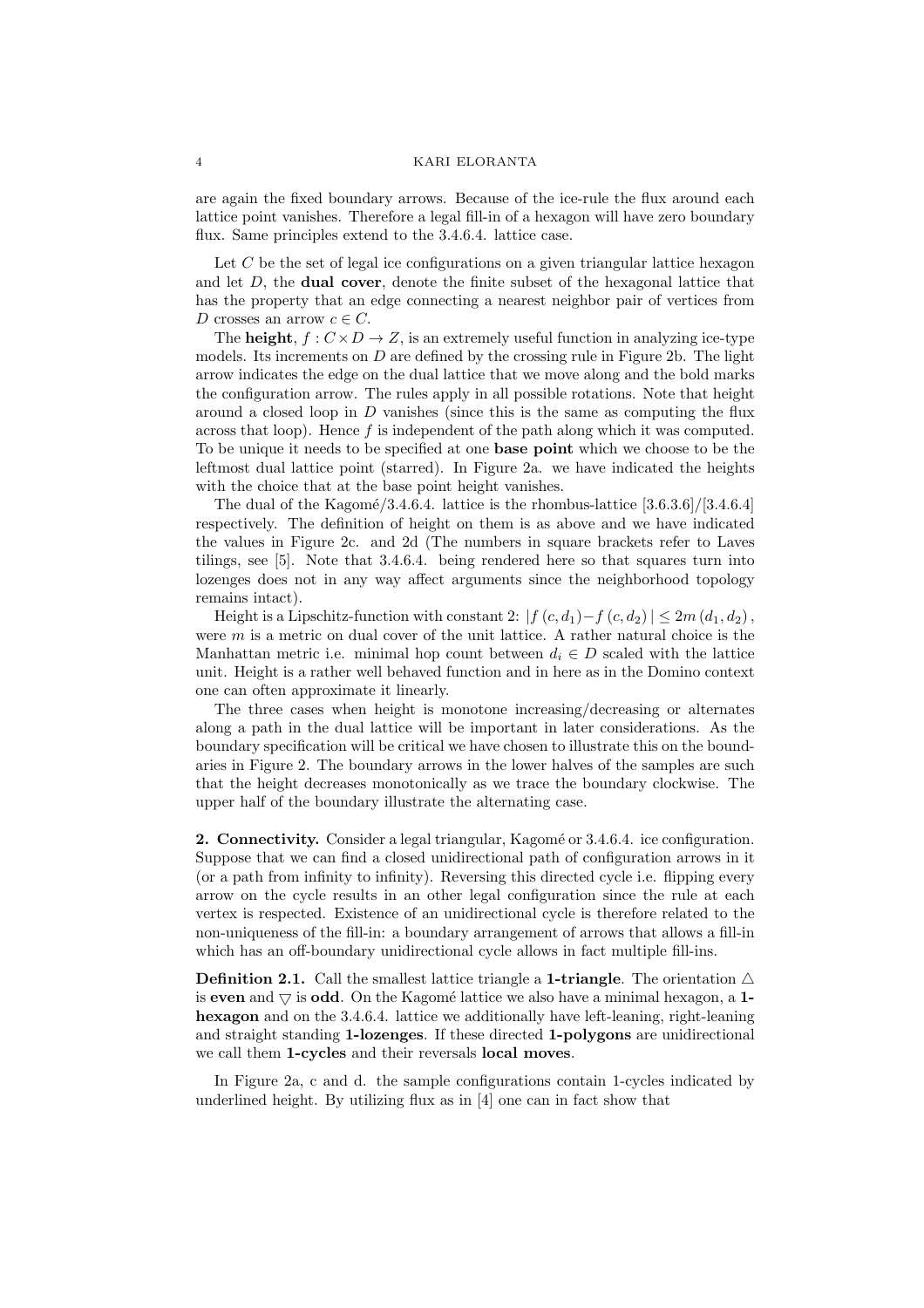#### ${\bf \small \textbf{ARCHIMEDEAN~ICE}}{\color{white}{\small \textbf{5}}}$

#### Proposition 2.2. A unidirectional cycle always encloses a 1-cycle.

We say that a cycle is **off-boundary** if it does not contain any of the (fixed) boundary arrows. Define a bounded frozen configuration to be one without offboundary 1-cycles. Its opposite is the temperate configuration which we define as one having a directed cycle boundary.

Related to the 1-cycles there is a simple but useful notion which we will need in the proof below. In Figure 3a, b. the infinite wedges  $C_i$  rooted at the vertices of the 1-cycles are contact sectors. For the triangle oriented upside down we reflect the wedges and for 1-hexagon we have for clarity indicated only the odd sectors.



Figure 3a, b. Contact sectors. c, d, e. Vertex configuration mismatch.

**Theorem 2.3.1.** On triangular and Kagomé lattices the set of Ice configurations with common boundary arrows on a N-hexagon is connected under 1-cycle reversals i.e. two such configurations can be transformed to each other with a finite sequence of 1-cycle reversals.

Proof. The argument uses a "lexicographic sweep" refined from [4]. When during the sweep we arrive to a lattice point  $l$  where there is the next mismatch between the two configurations under comparison, the situation in triangular lattice looks like in Figure 3c. L denotes the "front" above which all vertex configurations in the two configurations match. In the Kagomé case we may encounter three different arrangements, two of which are in Figures 3d, e. (the third is like the rightmost, but rotated 60 degrees clockwise).

Consider the case of triangular lattice. The three arrows  $a-c$  cannot all be in or all out since in that case there cannot be a mismatch. So among arrows  $1-3$  there is a 2-1 or 1-2 split between ingoing and outgoing arrows. Hence we can always find among them a pair  $((1, 2), (1, 3)$  or  $(2, 3)$ ), same 2-path on both configurations, so that the arrows in them are unidirectional but oriented opposite in the two paths. Then tracing pairs of arrows with opposite orientations at the same location in the two configurations one then extends these 2-paths to identical off-boundary cycles with opposite orientations in the two configurations.

Pick one of the configurations e.g. the one with clockwise oriented cycle,  $O_1$ . By Proposition 2.2. inside it there is at least one 1-cycle of some type. Denote their collection by  ${C_i}$ . Choose two of its contact sectors in such a way that they do not overlap and do not contain the point of mismatch  $l$ . It is then possible to find two directed paths, one in each of the contact sectors, which connect the 1-cycle to  $O_1$  (as in Theorem 2.3. of [4]). Moreover the orientations of these paths are such that a new clockwise directed cycle is formed that passes through  $l$ , along the edge of the 1-cycle and is contained in the domain bounded by  $O<sub>1</sub>$ . This construction is done to all of the 1-cycles inside  $O_1$ . Finally define the natural minimal directed cycle along these new cycles inside  $O_1$  and call it  $\tilde{O}_1$ .

Now some the 1-cycles inside  $O_1$  are on the boundary of the  $\tilde{O}_1$  and none are strictly in its interior. By reversing these cycles if necessary we obtain a new directed cycle  $O_2$  with the property that all of the 1-cycles  $\{C_i\}$  are left outside it. Moreover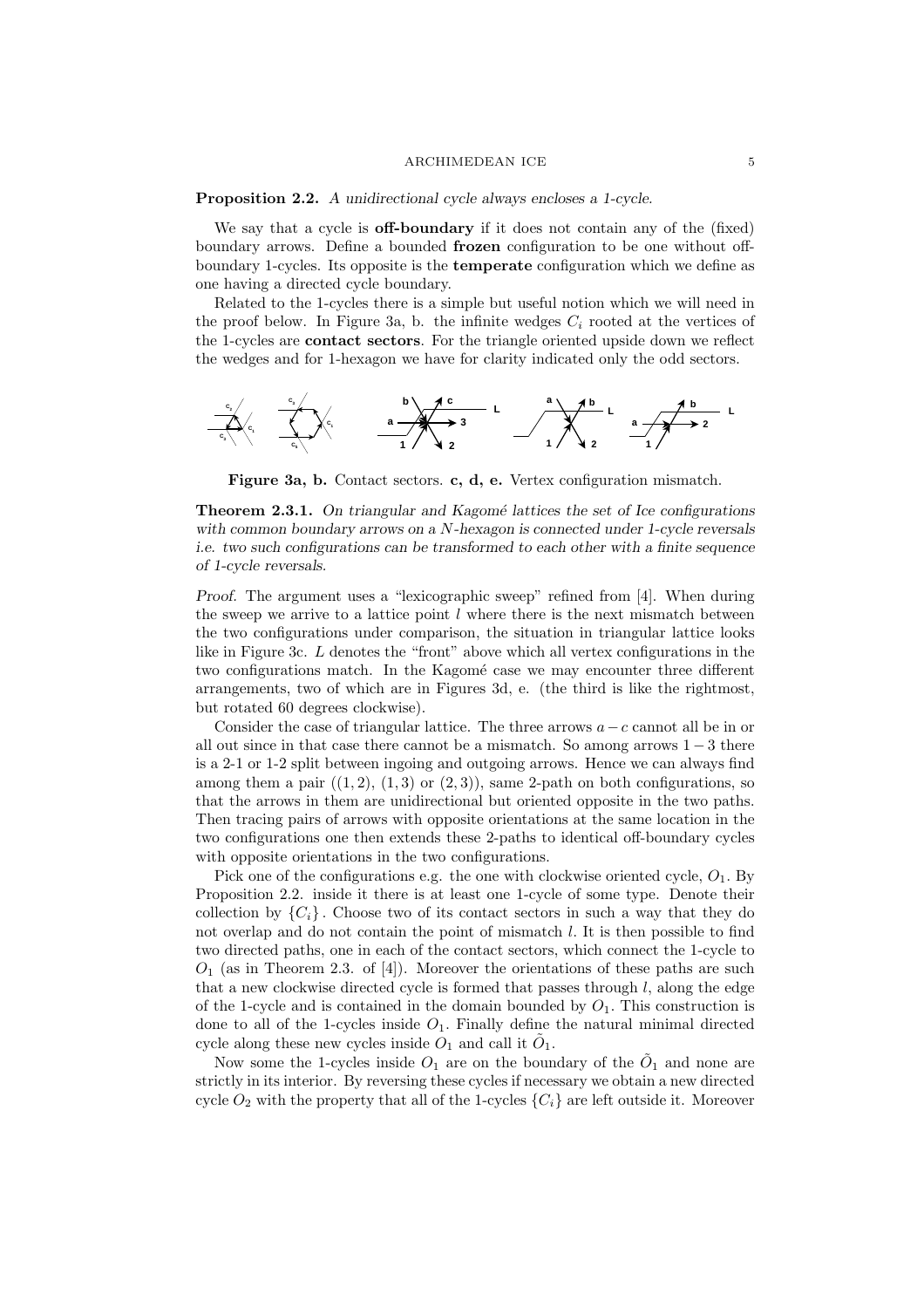$O_2$  encloses a strictly smaller area than  $O_1$ , all inside it.

Applying the argument above to  $O_2$ ,  $O_3$  and so on finally forces a 1-cycle that has l as its vertex. Hence we correct a mismatch at l. Note that if the path  $O_1$  involved the pair  $(1, 3)$  we need a second application of this argument, now to a loop through  $(1, 2)$  or  $(2, 3)$ , whichever pair is still mismatched in the two configurations. After this all arrows at l match and the front L moves to the next lexicographic location to check for a mismatch.

For the Kagomé lattice one pass of the argument above suffices. Whether the 1-cycle is a 1-triangle or 1-hexagon affects only the choice of the contact sectors.  $\Box$ 

We present the argument above since it extends the one in [4] for the square lattice case and also since it seems to be the most transparent way to argue the result. The argument is also quite general holding for other domains and 3.4.6.4. lattice as well. Since the contact sectors do not work so easily for the latter we now sketch an alternative proof (for the most general argument see [10]).

For all our four lattices the height function introduces a partial order in the set of configurations with common boundary configuration:  $c_1 \succeq c_2$ , if  $f(c_1, d) \geq$  $f(c_2, d)$ ,  $\forall d \in D$ . The local minima of the height surface are simply the center points of counterclockwise oriented 1-cycles. If these are off-boundary one can reverse them and reach strictly higher height. After a finite number of steps one arrives at the maximal element  $\bar{c}$ :  $f(\bar{c}, d) > f(c, d)$ ,  $\forall d$ , any c with the same boundary configuration. The maximal element has by definition no off-boundary counterclockwise oriented 1-cycles. Through this (or the minimal element) one connects all the configurations with a finite sequence of local moves. Hence

Theorem 2.3.2. The set of 3.4.6.4. ice configurations with common boundary arrows on a N-hexagon is connected under 1-cycle reversals.

Through counterexamples we now see that no smaller set of local moves suffices. Suppose that we have a configuration on the triangular lattice where each of the lattice arrows is directed either toward 1, 3 or 5 o'clock. Then reverse all the arrows on one of the 1 o'clock and 5 o'clock lattice lines. Cut a N-hexagon out from this so that the intersection of these lattice lines is at the center. The patch that we see at the center of the hexagon looks like Figure 4a.

Reversing the 1-triangle at C will obviously not affect the boundary arrows i.e. we get another configuration, call it  $\hat{H}$ , compatible with the boundary configuration. If we are subsequently only allowed to act with  $\triangle$ -reversals there will be only two such triangles to work on, the one at T in  $\tilde{H}$  and the one below C. But it is easy to see that reversing these and any other directed  $\triangle$ -cycles will never yield a directed cycle outside the two acute wedges defined by the bold lines. Hence two sides of C will never be returned to their original orientation.

In the case of Kagomé lattice we generate a configuration as above, this time from arrow lines pointing toward 3, 7 and 11 o'clock. This configuration has has the property that all 1-triangles are directed (see Figure 4b.). If we reverse any one of them, say  $C$ , the new configuration is compatible with the boundary but still has no directed 1-hexagons. Notice that even if only the reversal of  $\triangledown$  is forbidden we are still stuck. Reversing C cannot be undone with  $\triangle$ -actions and all the 1-hexagons will still remain undirected.

If the configuration is generated in an alternating fashion from arrow lines to directions 1 and 7, 3 and 9 and 5 and 11 o'clock we can see in it a patch like Figure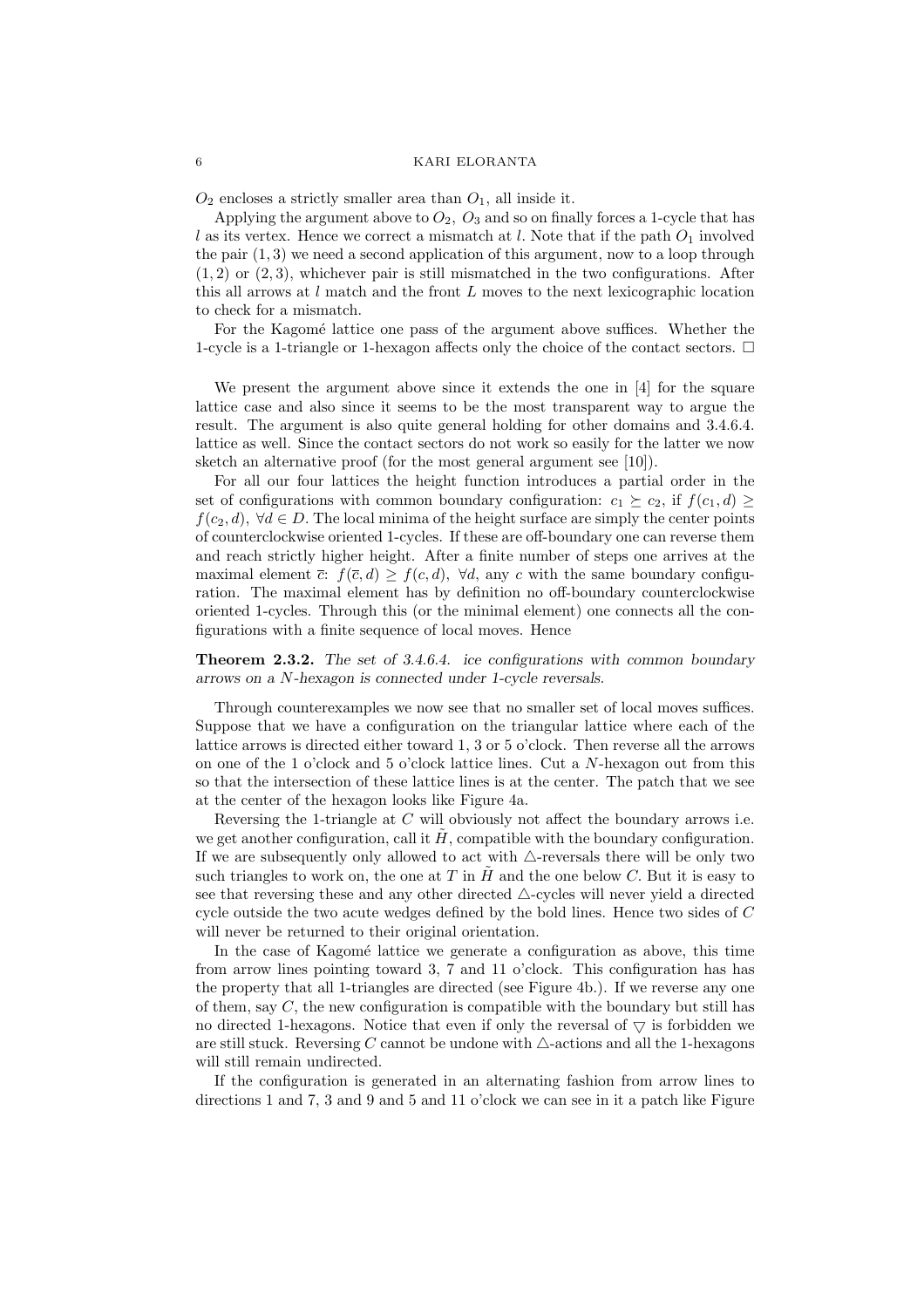#### ARCHIMEDEAN ICE 7

4c. If we reverse the 1-hexagon, the 1-triangles around it will become directed but the David's star is isolated from the 1-cycle reversals outside it, so its original orientations cannot be returned.

For the 3.4.6.4. lattice consider the arrangement on the right, Figure 4d. This hexagon clearly extends to a unique global configuration. Suppose we reverse the even triangle marked with  $C$  and then ban subsequent even 1-triangle reversals. It is easy to see that the right-leaning lozenges can never be reversed in this configuration. Hence return to the original configuration is impossible. Similarly if after this move we reverse the left-leaning lozenge at  $L$  and then ban left-leaning lozenge moves, the original configuration cannot be recaptured with the remaining moves.

Finally if we pick a configuration with only 1-cycles, flip one of the 1-hexagons and then forbid 1-hexagon moves, no neighboring lozenges can be reversed and the original configuration cannot be recaptured. All together we have

**Proposition 2.4.** The connectivity results fail if not all  $2/3/6$  types of local moves are available for triangular/Kagomé/3.4.6.4. lattices respectively.



Figure 4a, b, c, d. Restricted actions.

3. Ice through dynamics. From the practical point of view the most significant consequence of Theorems 2.3.x. is that they facilitate the generation of the configurations with a given boundary configuration. We now indicate how this is done. The aim here is simply to get an algorithm to study the model, not run time considerations.

The ensemble of arrows on the triangular lattice can be viewed as an array of either just even or just odd 1-triangles with oriented sides. Call their restrictions to the N-hexagon  $L_e$  and  $L_o$  respectively. This is not a partition since each offboundary arrow is in one even and in one odd triangle.

On the triangle arrays we define two local update rules. If an off-boundary even/odd 1-cycle is encountered, it is reversed independently with probability 1/2 and also its odd/even nearest neighbor 1-triangles are updated accordingly. These rules give global random maps  $F_e$  and  $F_o$  which check 1-cycles on  $L_e$  and  $L_o$  respectively and independently update the arrow configuration on both. They define a probabilistic cellular automaton (pca) action on the configurations.

On the Kagomé lattice we additionally define a local rule reversing an unidirectional off-boundary 1-hexagon with probability 1/2 and updating the six neighboring 1-triangles. Call the global map of independent flips  $F_h$ . The updating sequence  ${F_e, F_o, F_h}$  defines a pca cycle. In the 3.4.6.4. lattice case we have to perform the lozenge flips as well. Let  $F_l$   $F_r$  and  $F_s$  denote the probability 1/2 flips of the left leaning, right leaning and straight standing off-boundary lozenges respectively. The updating sequence  $\{F_e, F_o, F_s, F_l, F_r, F_h\}$  has been used in the generation of the configurations of this ice model.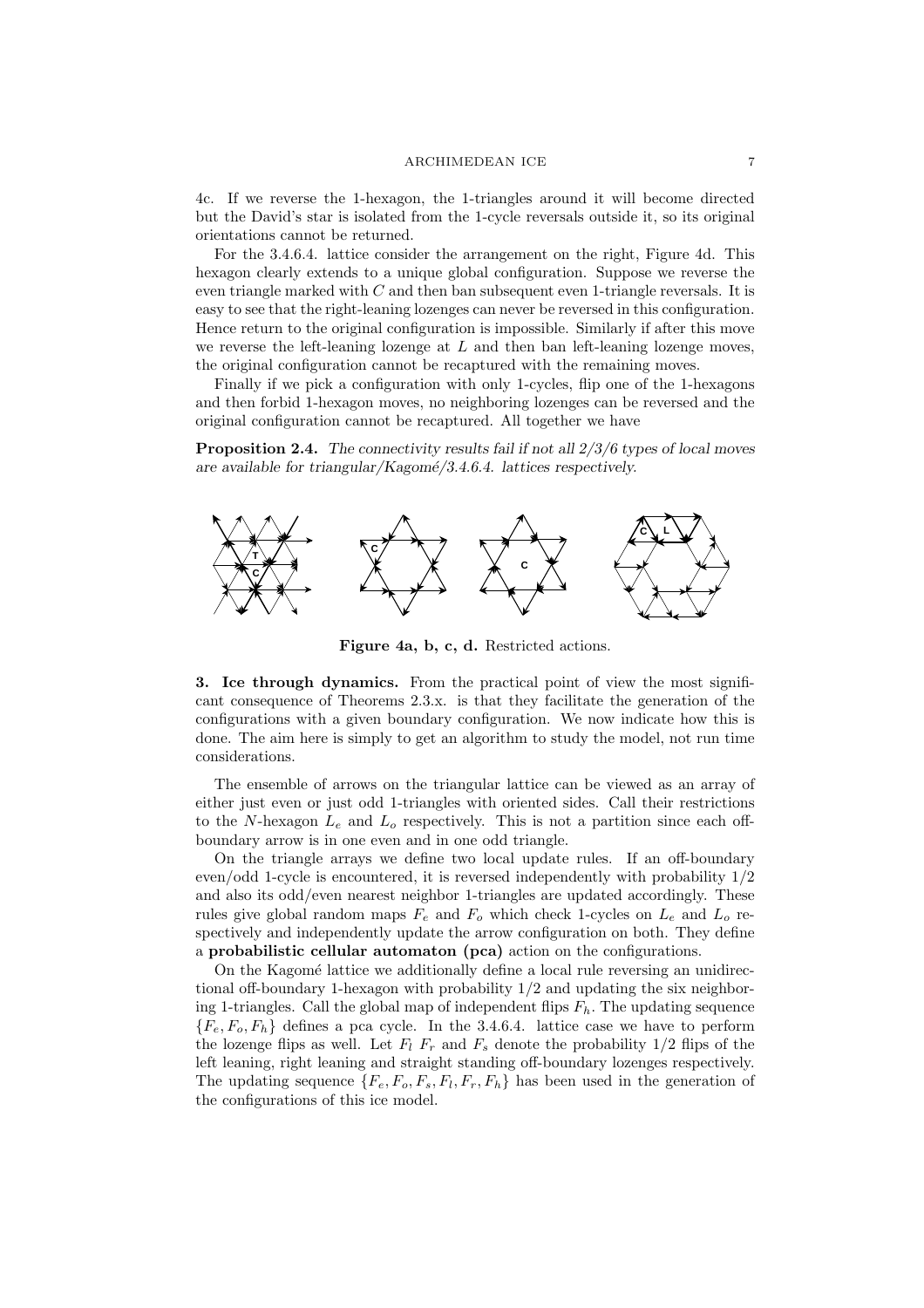For a given boundary condition the set of legal fill-ins and the local moves constitutes a finite Markov Chain. Suppose (as above) that all possible transitions have positive probability. Theorems 2.3.x. imply the irreducibility of this chain. Because of the positive transition probabilities the chain is also aperiodic. Hence the chain is ergodic: given any initial configuration the pcas above will eventually generate any configuration compatible with the boundary configuration of the initial one and weight them uniformly (according to the measure of maximal entropy) ([12]). The choice of probability 1/2 for the flip is for maximal speed. Note that in each of the lattices the densities of the 1-n-gons of all types are the same (in the set of all 1-polygons). Hence in the update schemes above all local moves are weighted equally. We do not know of any rigorous relaxation rate result applicable here but in all simulations it seemed exponential.

4. Boundary dependency. We now investigate the key feature of the finite versions of these lattice models – the long range boundary dependency. Among the Ice models the square lattice case has already revealed a striking phenomenon, the existence of an Arctic Circle delineating the random and ordered subdomains ([4]). Here we split the analysis for the other Archimedean lattices in two subsections since a surprising demarcation takes place. The material here contains both rigorous results and computer simulations using the principles from above.

4.1. Triangular and Kagomé cases. By the boundary height,  $f^{\partial}$ , of a configuration we mean the restriction of height to the boundary of the dual cover D (see Section 1.1.): computing it we follow the boundary loop thereby only crossing boundary arrows.

If the boundary height over a segment is monotone increasing, monotone decreasing or alternating we say that the segment has tilt  $+1$ ,  $-1$  and 0 respectively. Suppose that the boundary height on each entire edge of the hexagon is either monotone increasing, decreasing or alternating. Then the signature of the boundary is the six-vector that we gets by recording the tilts starting from the base point and circumambulating the boundary of D clockwise.

For both triangular and Kagomé lattices the signature  $(+1, +1, 0, -1, -1, 0)$  and its cyclic permutations correspond to perfectly ordered configurations. They are frozen i.e. contain no directed 1-cycles.

The signature  $(0, 0, 0, 0, 0, 0)$  is the maximally disordered case and the configurations are temperate. Now the boundary arrows form unidirectional paths which are at least the length of the edge. The case where the entire boundary is a unidirectional cycle has this signature and clearly has the largest such cycle in any hexagon.

Let  $A(N)$  be the number of non-boundary arrows in a N-hexagon and let  $C(N)$  be the number of legal fill-ins for a given boundary condition. Then it is natural to call  $h_N = \frac{1}{A(N)} \log C(N)$  the entropy of a boundary condition. If a configuration is given with its boundary we can also refer to this number as the entropy of a configuration.

Suppose that the lattice spacing is set to be  $1/N$ . Then the configuration is defined in a discrete subset of a unit hexagon. If a sequence of boundary heights  $\{\frac{1}{N}f_N^{\partial}\}\)$  converges as  $N\to\infty$  to a limiting function  $f^{\partial}$  we call this the **asymptotic** boundary height. As the argument and the image are scaled identically and the height is a Lipschitz-function, so is  $f^{\partial}$ . Whenever  $\tilde{f}^{\partial}$  is differentiable, its derivative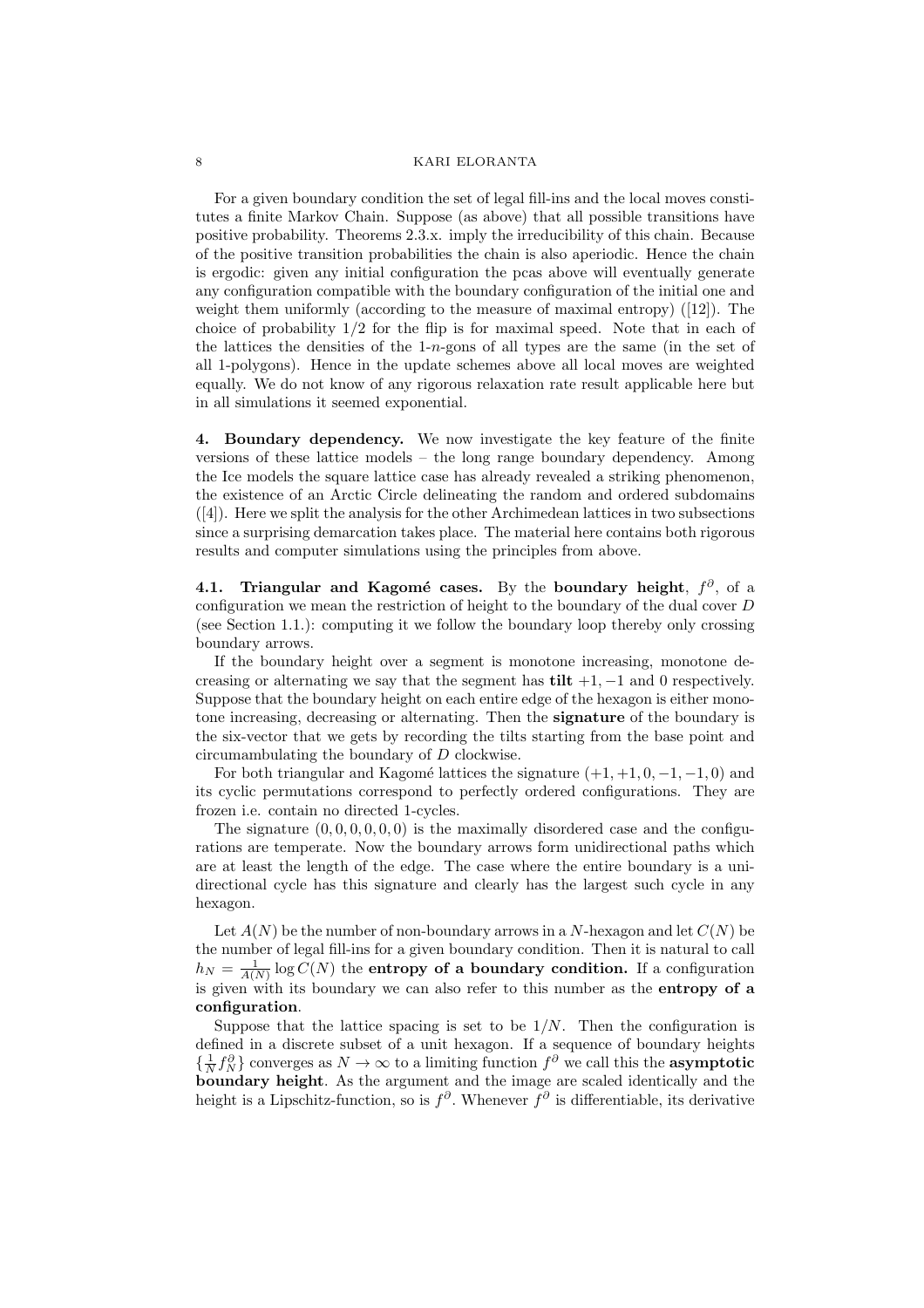### ARCHIMEDEAN ICE 9

along the boundary generalizes the notion of tilt. Finally if both  $f^{\partial}$  and  $h =$  $\lim_{N} h_N$ , exist, the latter gives the asymptotic exponential size of the set of legal configurations for the corresponding asymptotic boundary height.

The frozen case corresponds to a boundary height that uniquely defines the entire height and thereby the configuration. A directed cycle boundary has asymptotically vanishing boundary height and admits maximal number of fill-ins. Between these extrema there are many possibilities. As we will see even in the relatively simple cases where the boundary tilt is piecewise constant, typical configurations can be highly non-trivial.

Proposition 4.1. For the triangular and Kagomé lattice the entropy can attain arbitrarily small positive values in the scaling limit.

Proof. Consider a seed configuration on the triangular lattice with initial arrow orientations as indicated in Figure 5a for a small hexagon. The construction for the Kagomé (and square) lattice is essentially the same and we omit it.



Figure 5a, b, c. Low entropy construction, forced cycle and the cycle template.

Note that in the construction along each lattice line the arrow orientation across the hexagon is constant. The dotted extra lines are defined by the locations where this orientation reverses/the boundary condition (bold arrows) changes. They intersect at  $x$  thereby dividing the domain into quadrants. The leftmost one,  $F$ , is clearly frozen; when the pca runs from this initial state the arrows within  $F$  will remain unchanged since no 1-cycles can be introduced to this subdomain. The opposite quadrant on the right,  $T$ , is initially all directed 1-cycles (both even and odd). When the pca runs these will introduce directed 1-cycles to the top and bottom quadrants as well.

Let  $A_T$ ,  $A_F^c$  and A denote the number of 1-triangles in T, in the off-F area and the total number respectively. By only flipping say even unidirectional 1-triangles one immediately establishes the positive lower bound  $\frac{A_T}{2A}$  log 2 for the entropy. Similarly the number  $\frac{A_F^c}{A} \overline{h}$  bounds the entropy from above (free action on  $A_F^c$ ). Here  $\overline{h}$  is the (finite) entropy of the free infinite model.

The areas  $A_T$ ,  $A_F^c$  are determined by the location of the intersection point x, which in turn is determined by the boundary condition. If  $x$  is the rightmost point of the hexagon we have a zero entropy case whereas if  $x$  is the leftmost point on the boundary we are in the maximally disordered case. The boundary height is here of piecewise constant tilt  $\pm 1$  or 0, hence the limiting boundary height exists. When the scaling step  $1/N$  is fine enough we can reach arbitrarily small positive entropy value simply by forcing x far enough to the right.  $\square$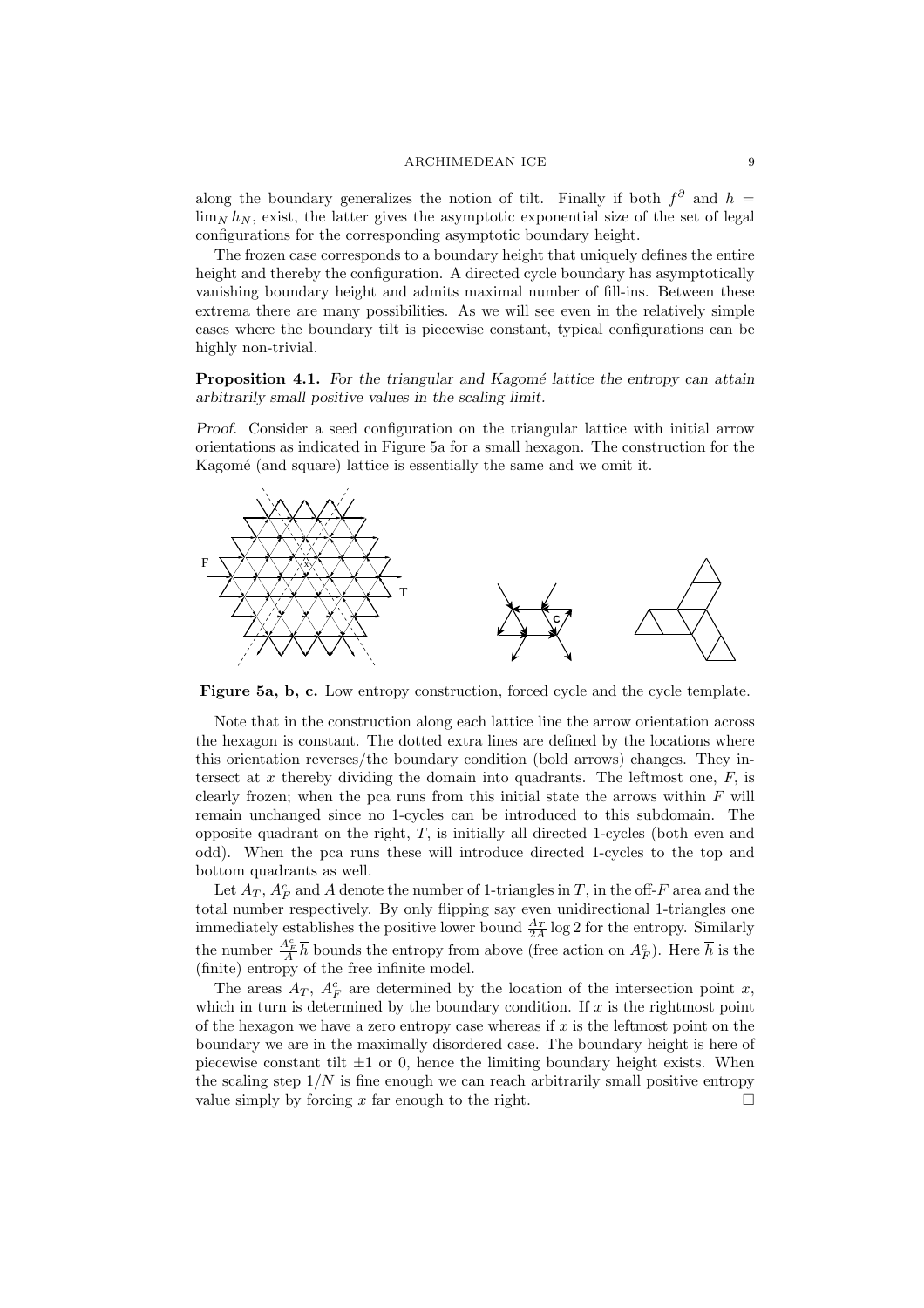A more general statement it likely to be true. However proving it would require some detailed information on the measure of the maximal entropy which we do not currently have.

Claim  $4.2$ . For the triangular and Kagomé lattices the entropy as a function of the boundary height can attain any value between 0 and  $\overline{h}$  in the scaling limit.

We now present some less trivial boundary conditions that lead to a striking illustration of the long range order in the ice on triangular and Kagomé set-up.

The signature choice  $(-1, +1, -1, +1, -1, +1)$  is recorded in Figure 6a., top. This height choice leads to the coexistence of frozen and temperate domains. Figure 6a. middle illustrates the even 1-cycle flip distribution on a triangular lattice 99 hexagon. Here we have recorded the site wise cumulative total of even 1-cycle reversals during the iterates  $10^5 - 3 \times 10^5$  when the system was extremely close to equilibrium. Brighter cells indicate higher flip activity. Black means no record of activity. There is a clear demarcation between corner areas where there is no activity and interior where the flipping is increasingly intense.

Figure 6b., top, shows another boundary condition on the same domain. Each edge is now split in the middle into a segments of extremal tilt  $\pm 1$  in an alternating fashion. This choice freezes a lozenge shaped area at each corner (one of which is indicated). Figure 6b., middle, illustrates the cumulative even 1-cycle reversal distribution at equilibrium during the iterates  $10^5 - 2 \times 10^5$ . In both this and the previous simulation the odd 1-cycles did show an indistinguishable distribution.

In the Kagomé case, too, these are perhaps the simplest boundary conditions yielding non-trivial interiors with symmetries. The bottom row of Figure 6. shows results from a bit smaller run, the cumulative cycle counts from iterates  $12 \times 10^3$  –  $24 \times 10^3$  and  $6 \times 10^3 - 12 \times 10^3$  for the two boundary choices (system very close to equilibrium). Here flip activity is rendered dark and the inert background is light grey to make it visible. The coarser appearance is due to the fact that the 1-cycle density is now half of that in the triangular case.

The rendering shows both even 1-triangle and 1-hexagon flips. The darker entries at the center indicate the array of triangles. At the center their flip frequency is about five times that for 1-hexagons. Note that if the arrows were laid down independently and with probability 1/2 to each orientation on a given edge, the ratio of the flip probabilities of an even 1-triangle to a 1-hexagon would be eight. Our pca here checked the 1-hexagons twice as often as even 1-triangles (with update cycle  ${F_{\epsilon}, F_h, F_o, F_h}$ . Hence if this distribution would be preserved it would generate flip probability ratio exactly four. So we can conclude that the maximally disordered vertex-configurations, the statistics of which we expect to see at the center, are some distance from uniform Bernoulli.

While the fine structure of the interior in Figure 6. depends on the algorithm, the actual arrow distribution at the equilibrium does not. And most importantly the key result, the sharp demarcation of frozen and tempered subdomains akin to the Arctic Circle Theorem is plain in Figure 6.

Due to the corner lozenges (in Figure 6b., top) one can actually compute upper bounds for the entropies on both lattice using the free models much the same way as was done in the square lattice case (e.g. in Figure 6b the upper bound is at most half of those for the free models).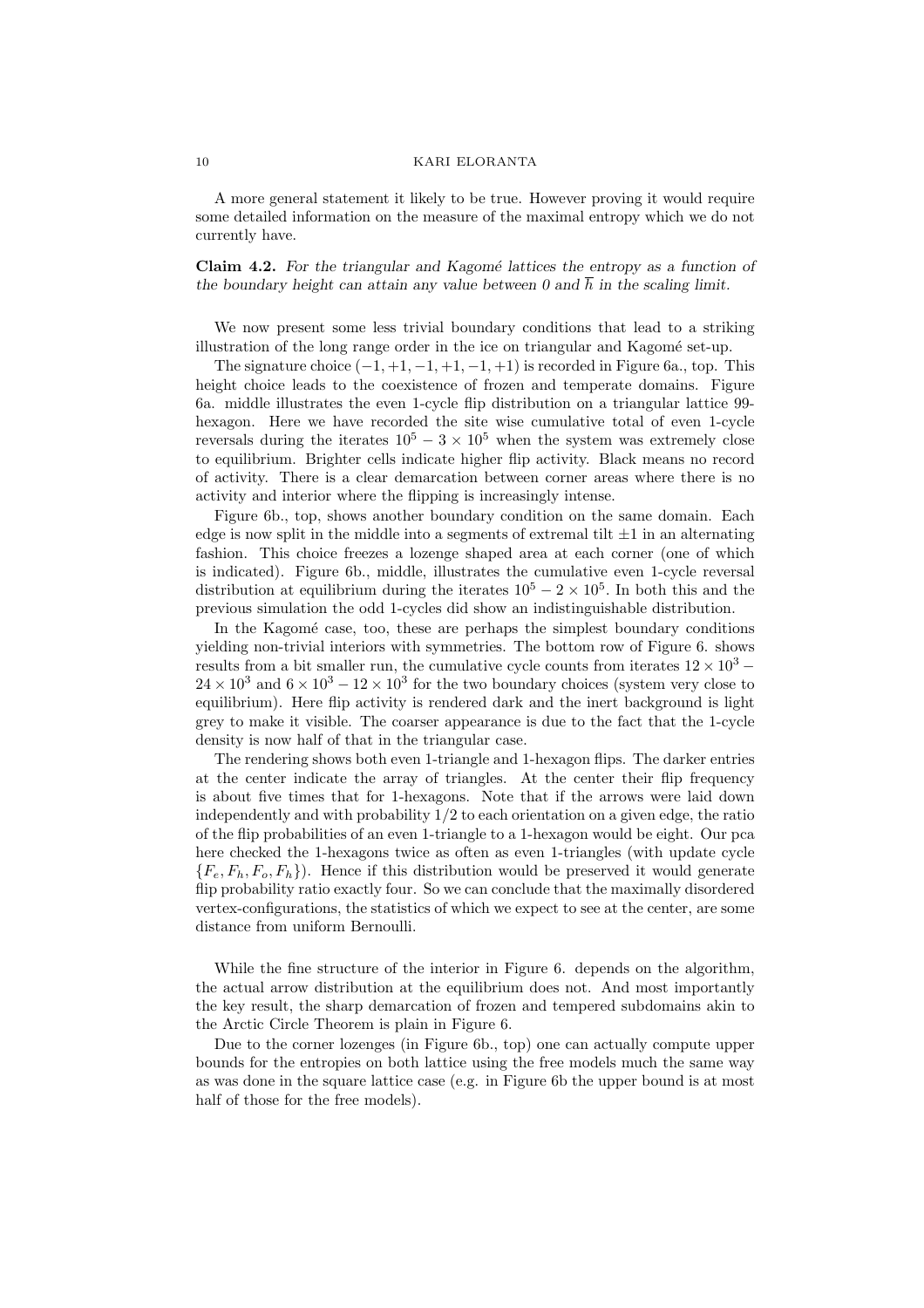

Figure 6a, b (left and right columns). Top row: the domain with boundary signatures, middle row: triangular, bottom row: Kagomé lattice cumulative flip counts. For more data on the runs and renderings, see the text.

4.2. 3.4.6.4. lattice. The Ice on the remaining Archimedean lattice, 3.4.6.4., turns out to be of quite different character. Some unexpected local properties of the lattice overrule the Arctic Phenomena observed above on its kin.

One of these combinatorial oddities already lurks in Figure 2d. The figures attempted to illustrate the maximal boundary tilt in their lower halves. This succeeds for the two other lattices - the heights are indeed a monotone increasing sequences downwards. But for 3.4.6.4. construction like that turns out to be impossible, revealed by the height value 2 at the bottom.

Indeed there are no maximal tilt  $\pm 1$  boundary conditions, hence there are no frozen configurations for ice on 3.4.6.4. The absolute value of the tilt is uniformly (in the size of the domain hexagon) bounded away from 1. We conclude the presentation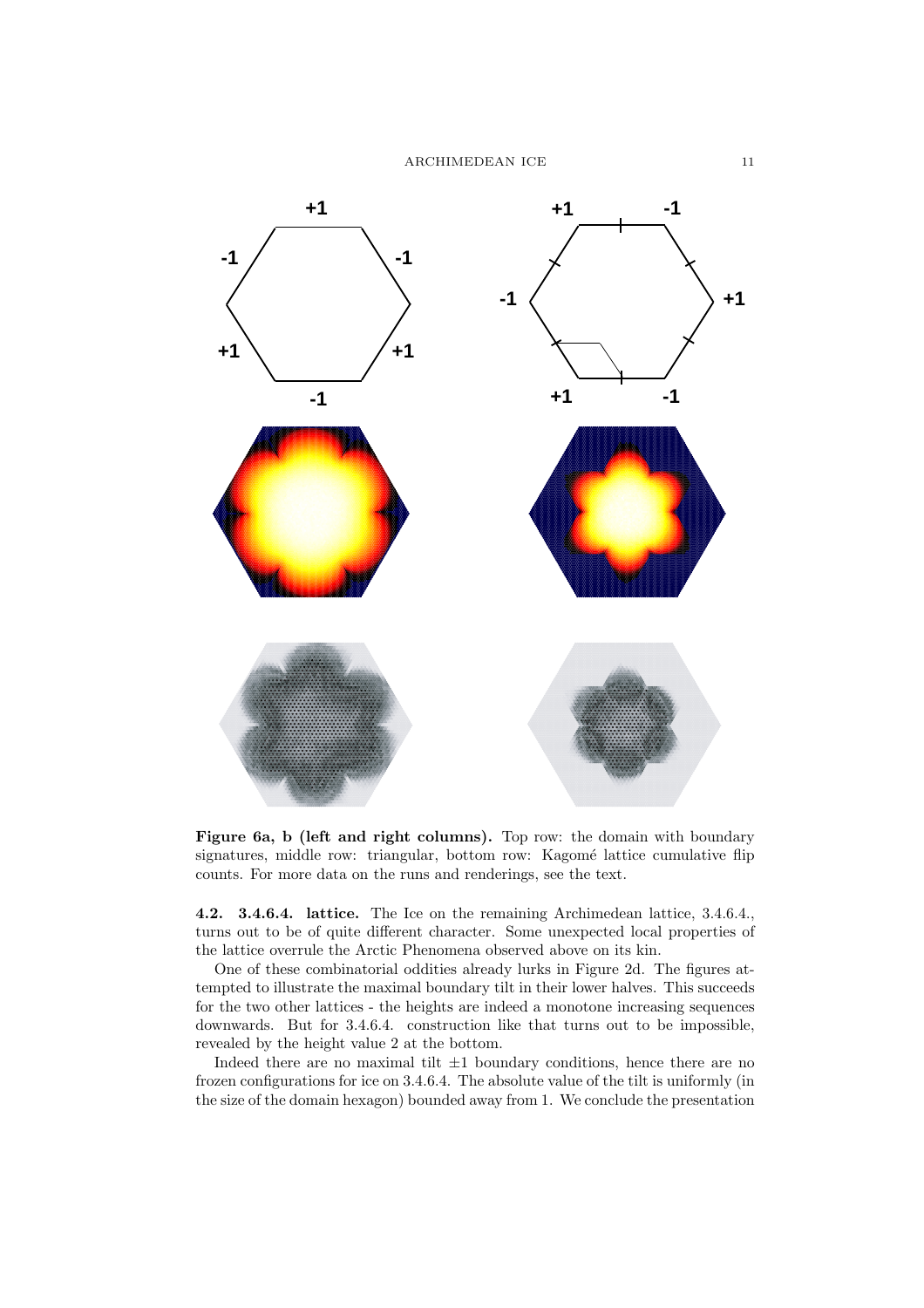by formulating a "no-go" Proposition quantifying this and the entropy implications.

The lattice directions of the 3.4.6.4. lattice are the ones it inherits from the underlying triangular lattice  $(0, \pm \pi/3)$ . Our hexagonal domain has its edges oriented along the lattice directions. Along these edges the 3.4.6.4. lattice viewed as a subset of the triangular lattice has period eight. An arrow block consisting of  $n$ consecutive boundary arrows is called an n-block.

Proposition 4.3. Consider a 3.4.6.4. Ice configuration on a N-hexagon and a n-block along any of its straight edges. If the boundary arrows are of period 8 in the n-block the height over the block satisfies  $|\Delta h| \leq (3n + 7)/4$ . For an arbitrary n-block of arrows,  $n \geq 15$ , the bound is  $|\Delta h| \leq (13n+28)/15$ . Hence if the boundary height exists in the scaling limit and has tilt, the absolute value of the latter cannot exceed 13/15.

In any 3.4.6.4. Ice configuration in the set of 1-triangles and 1-lozenges at least 1/7 of them are unidirectional. If the scaling limit entropy for a given boundary exists, it is bounded from below by  $\frac{1}{24} \log 2$ .

Proof. The first statement follows from the observation that an all-in or all-out 8-block between two neighboring 1-hexagons immediately contradicts the ice rule in one of the boundary vertices. Therefore over such block the absolute height difference is at most 6. If a piece of the edge is made periodically of an 8-block, then in particular the 8-block between two 1-hexagons is an period block. By filling up a n-block with a maximal number of period blocks of length 8 we immediately obtain the first bound.

For the second bound we note that since a 15-block necessarily contains arrows from two 1-hexagons there must be at least one arrow of each orientation in such a block. Hence the height difference cannot exceed 13 in absolute value over the block. The filling argument over the n-block gives the stated bound which in turn implies the scaling limit bound once the tilt exists.

For the latter half of the statement pick a legal configuration and a 1-triangle in it. Suppose that it isn't unidirectional. Up to rotation and reflection it will look like the triangle on the left of Figure 5b. Then either the lozenge on its right is unidirectional or if it isn't, the triangle next to it on the right must be. Hence in any Y-shaped arrangement of 1-triangles and 1-lozenges (as in Figure 5c.) there is at least one 1-cycle. As there are at most 24 arrows in this Y-plaquette determined by the construction, the lower bound follows.

Recall that besides having completely frozen configurations, by Proposition 4.1. the Ice on triangular and Kagomé lattices can have arbitrarily low entropy configurations (and so can square ice by similar construction). By the Proposition above the situation on 3.4.6.4. differs on both counts and implies that configurations are of quite different character.

The height and entropy bounds of the Proposition are likely not to be tight. Indeed it seems rather difficult to design "stiff" configurations of any kind. The lowest entropy boundary configurations that we have been able to construct have entropy  $\frac{1}{6}$  log 2. The seed for such configuration was illustrated in Figure 4d. The fattened hexagon can be extended periodically to an arbitrarily large, unique configuration. In this configuration all the horizontal right leaning parallelograms like the one with bold arrows in the Figure 4d. can generate under the pca action exactly three other local arrow arrangements. Accounting the density of these parallelograms in the configuration immediately gives the entropy value.